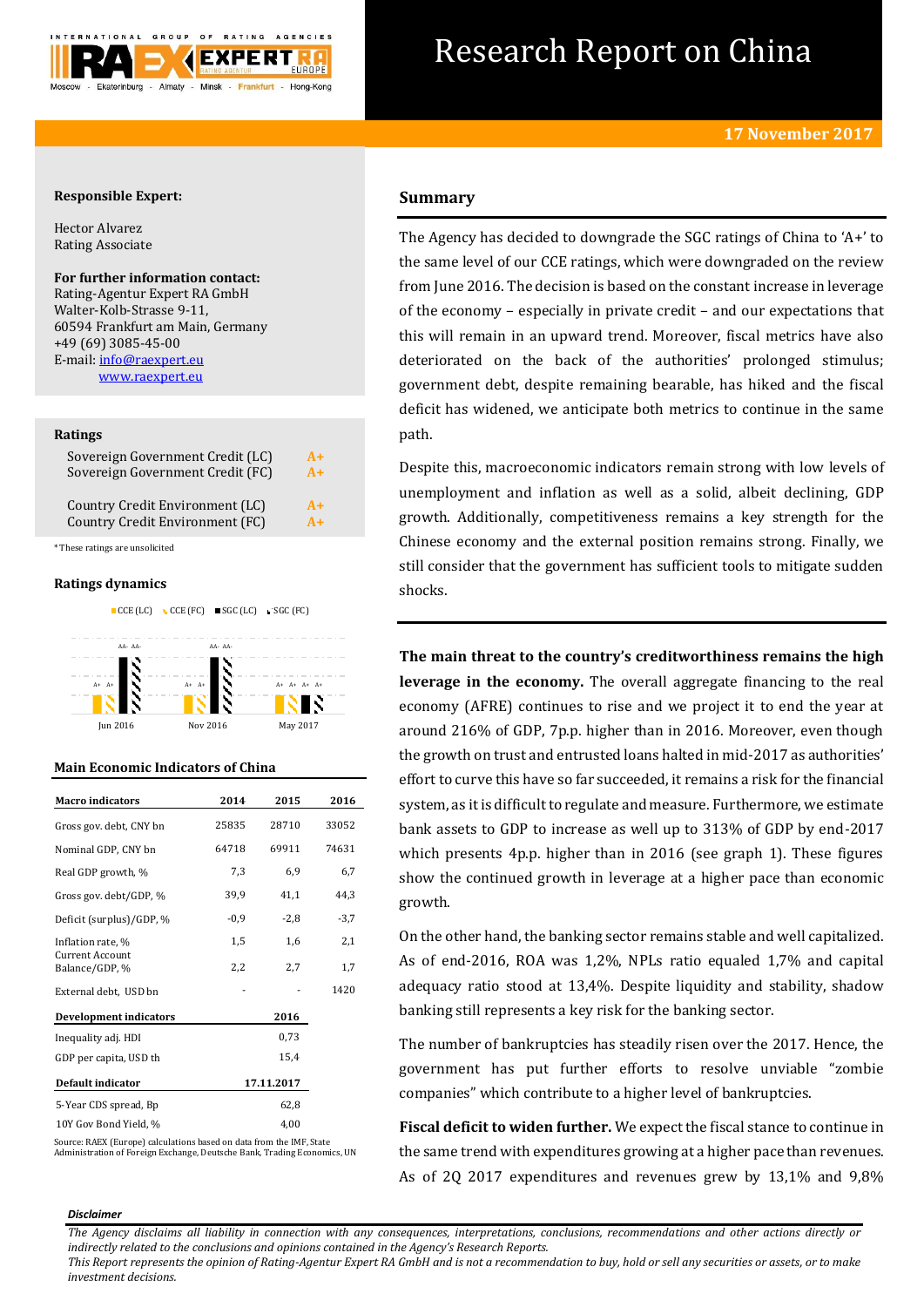

#### **Graph 1:** Credit to the economy



Source: RAEX (Europe) calculations based on data from the PBC and IMF

## **Graph 2:** Fiscal budget, CNY tn



**Graph 3:** Int. reserves and USD/CNY exchange rate



Source: RAEX (Europe) calculations based on data from the IMF

respectively from a year before. In regard to the distribution of expenditures, the main area of investment is infrastructural projects while, on the other hand, social spending continues to lag behind international standards.

According to recent IMF projections, the fiscal deficit will stand at around 3,7% of GDP in 2017, similar to the figure posted in 2016, but we also anticipate further widening in the long-term perspective (see graph 2). Moreover, the IMF's estimated augmented balance is set to be around -12,6% of GDP in 2017 due to an increase in off-budget investments.

**Real GDP growth expected to close the year strong**. After a 6,7% growth in 2016, we can expect the Chinese economy to end 2017 with a similar growth rate, above the initial authorities' forecast of 6,5%, following the fiscal and monetary stimulus which resulted in solid infrastructure and real estate investments. Going forward, however, we anticipate a slowdown on yearly growth rates as a result of the government's rebalancing efforts.

Furthermore, China's environmental issues remain a concern as they continue to impact economic activity. China ranks 109th in the latest Environmental Performance Index prepared by Yale and Columbia Universities. However, the authorities have made strides, such as providing subsidies for renewable energies and implementing environmental taxes, in order to improve environmental conditions.

Additionally, inflation has been stable over the year and it is expected to stand at 2,3% as of end-2017, while unemployment is expected to remain low at around 4% in 2017.

**China's external position is still solid**. In 2017 exports and imports have continued to grow as compared to 2016. As of September 2017 exports grew by 7,5% and imports by 17,3% (y-o-y) driven by the increase in domestic demand. Given this trend, we expect the trade surplus to shrink further going forward along with the current account balance, which we anticipate will finish 2017 at 1,4%.

Even though controls on the flow of capital have eased, these are still in place and have supported the reduction of official outflows from the country. Moreover, international reserves continued to increase reaching a record high in September 2017 when they stood at USD 3,2 tn continuing with the upward trend since January 2017. At the same time, there was a rapid appreciation of the CNY during the year following the country's strong economic fundamentals (see graph 3). The net international investment position (NIIP) remains strong despite a small slip as of mid-2017 when it stood at USD 1,7 tn compared to end-2016 (USD 1,8 tn).

#### *Disclaimer*

*The Agency disclaims all liability in connection with any consequences, interpretations, conclusions, recommendations and other actions directly or indirectly related to the conclusions and opinions contained in the Agency's Research Reports.*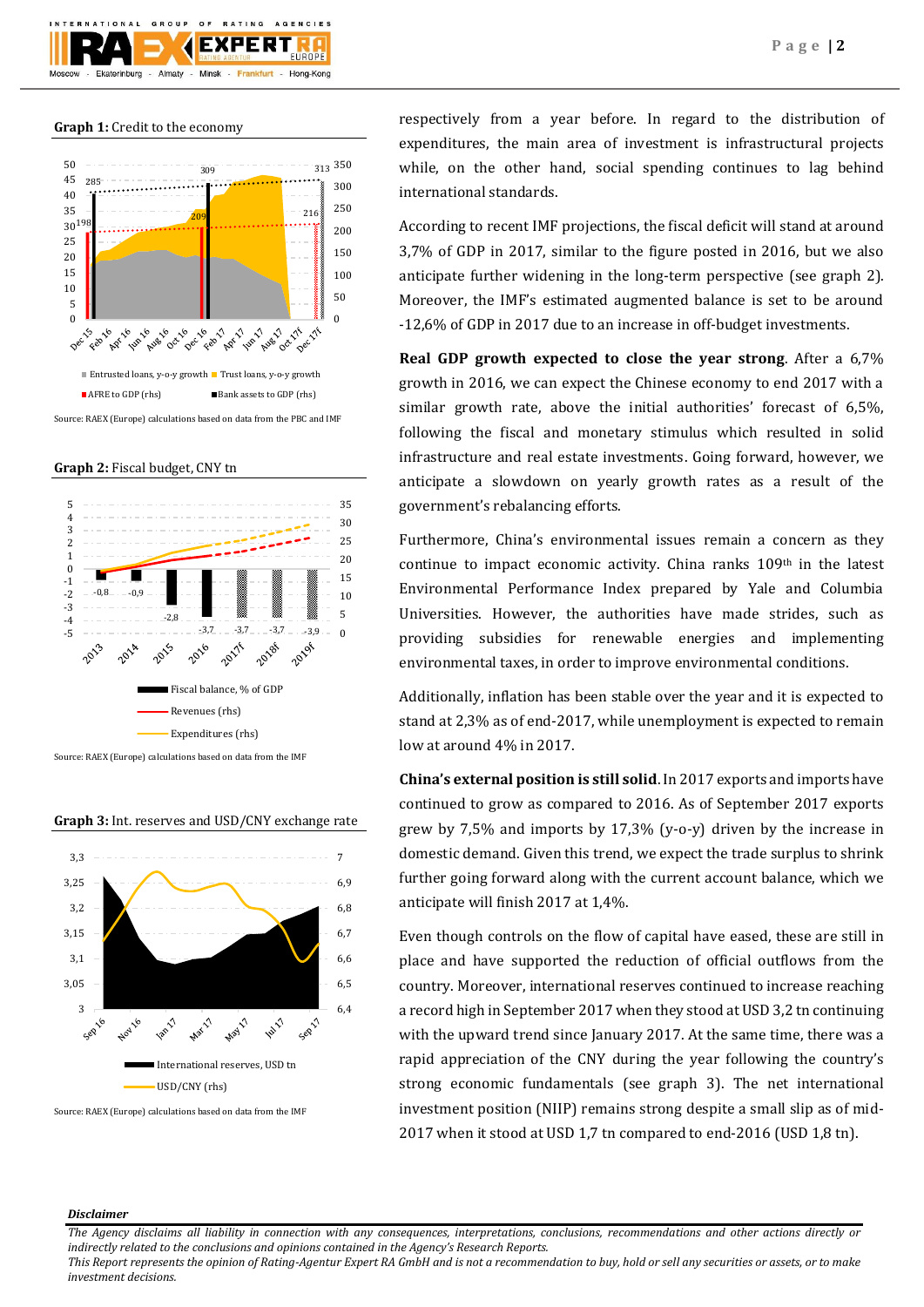

## **Graph 4:** Net errors and omissions, USD bn



Source: RAEX (Europe) calculations based on data from the State Administration of Foreign Exchange





Source: RAEX (Europe) calculations based on data from the National Bureau of Statistics of China



#### **Graph 6:** Official government debt levels

Despite this, there are still concerns about the outflow of unaccounted-for funds as the net errors and omissions account in the balance of payments (our proxy of underground capital flows) continues to post negative figures. This account showed a net outflow of USD 58 bn and USD 50 bn in 1Q 2017 and 2Q 2017 respectively (see graph 4).

With the intention of the authorities to transition towards a more sustainable growth course, rising protectionist trade policies are less probable. However, the significant obstacle to the full liberalisation of the economy and internationalisation of the Chinese currency are capital controls.

**Contingent liabilities materialization risk remains elevated**. Despite the stabilization of state owned enterprises' debt and further reforms regarding the ownership structure and concentration, SOEs still represent a key source of contingent liabilities risk for the Chinese economy. These types of companies remain highly leveraged and with low profitability (see graph 5) which is shown by the low amount of profit paid to the fiscal budget. These transfers are currently far below the government's 30% target by 2020. Furthermore, the profitability of SOEs does not show signs of recovery, which is worrying due to the fact that substantial implicit support is received from the central government, estimated by IMF at about 3% of GDP.

Despite the government having clearly stated that it will not support any LGFV defaults, the Agency still considers LGFVs as a potential contingent liabilities risk considering that the debt through LGFVs keeps increasing and it is not certain whether or not the government will intervene in case an elevated number of defaults occur.

Government debt remains bearable but it continues to increase and it gets close to the level of 50% of GDP. In line with IMF forecasts, we expect debt to GDP ratio at around 48% and debt to revenues of 174% as of end-2017 (see graph 6). The increase is mostly driven by the government's loose fiscal policy with large investment in infrastructure in order to fuel economic growth. As of 2Q 2017 short-term debt increased slightly and stood at around 3% of GDP and was well covered by FX reserves by around 10x.

**Monetary policy remains loose**. The interest rate PBC (base rate) remains at 4,35% and the 7-day repo rate at 2,45%, following an increase in 1Q 2017. However, this short-term repo rate is barely positive in real terms. Moreover, the banking authorities' recently slashed the reserve requirement for some banks in order to facilitate credit for smaller companies. Low rates and easing of credit to small firms reflect the still accommodative policy of the People's Bank of China (PBC).

## *Disclaimer*

*The Agency disclaims all liability in connection with any consequences, interpretations, conclusions, recommendations and other actions directly or indirectly related to the conclusions and opinions contained in the Agency's Research Reports.*